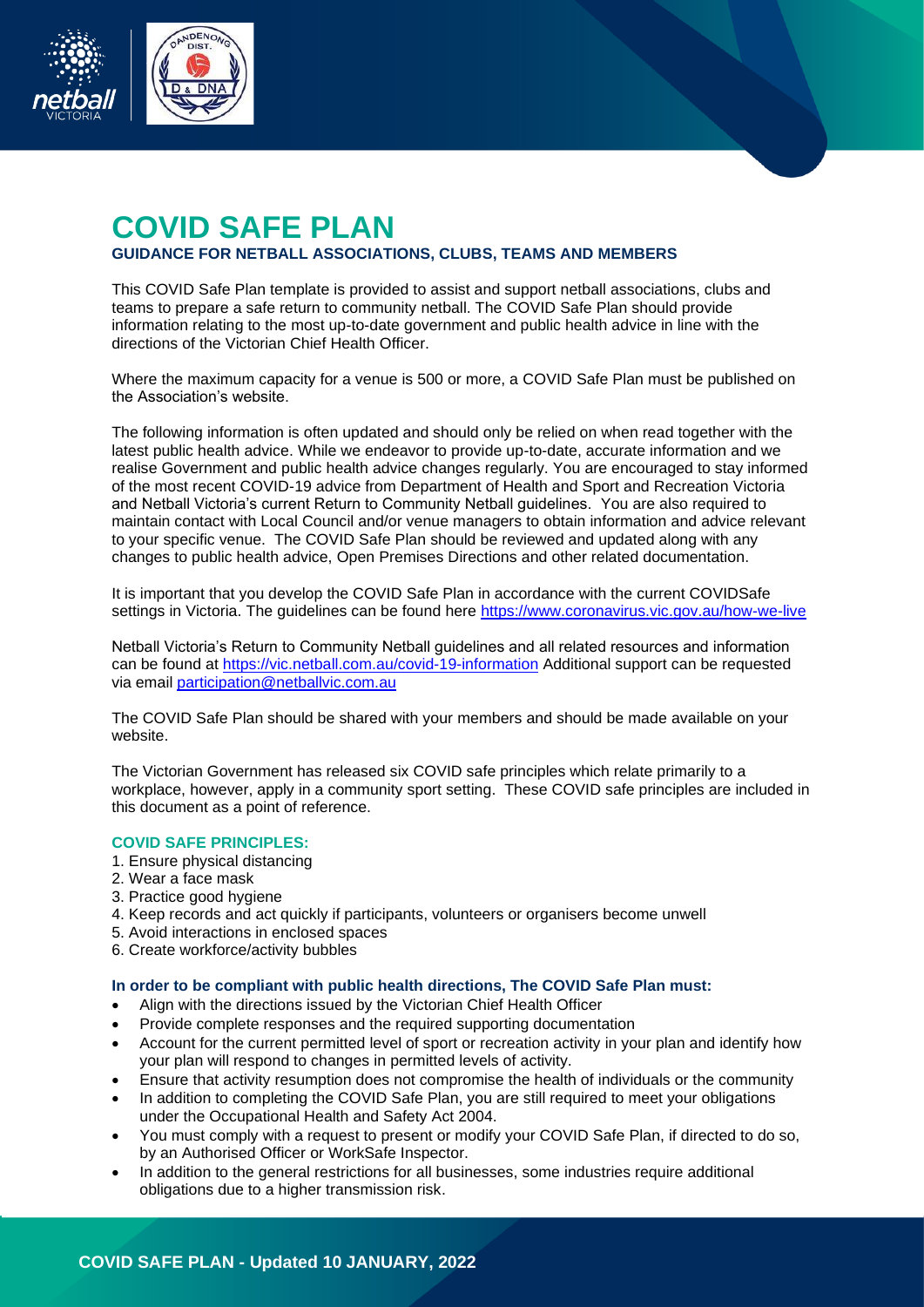

# **DDNA COVID SAFE PLAN**

### **Organisation details**

Provide organisation name, contact person, phone number, type of organisation, ABN, address.

Organisation: Dandenong & District Netball Association

ABN: 34 389 471 501

Contact Name: Martha Langham

Mobile: 0421101364

Email: martha@netballdandenong.com.au

Physical Address: Gloria Pyke Netball and Sports Complex Greaves Reserve Dandenong 3175

Date Completed or Reviewed: 17/12/2020

10th January 2022

### **1. ENSURE PHYSICAL DISTANCING.**

**You must ensure participants, volunteers and organisers are 1.5 metres apart as much as possible.**

This can be done by:

- Modifying sporting activities to ensure participants remain 1.5 metres apart where possible except when engaging in physical activity
- Displaying signs to show patron limits at the entrance of enclosed areas where limits apply
- Note that where physical recreation facilities are permitted to open for classes for members of the public, specific additional requirements apply such as staggering class times. For more information see<https://www.dhhs.vic.gov.au/coronavirus>

You may also consider:

- Minimising the build-up of people waiting to enter and exit the venue/facility.
- Using floor markings to provide minimum physical distancing guides

**Refer to Netball Victoria's Return to Community Netball guidelines.**

Return to Community Netball Guidelines – Clubs, Associations and Members

The Return to Community Netball resources provide information and outline strategies to mitigate the risk of people gathering or congregating.

Marking entry and exit points and manage the flow of pedestrian traffic is an important element. Limiting access to indoor spaces where possible.

Reviewing spaces where groups may congregate and implementing a management plan to avoid or minimise large gatherings is also important.

Provide physical barriers or floor markings to ensure physical distancing is maintained. Display signage to indicate the maximum number of people permitted in any space at any one time.

Session times may be staggered to avoid large groups crossing over. Teams encouraged to train in smaller groups, and limit crossing over with other groups.

Participants are encouraged to minimise any unnecessary body contact.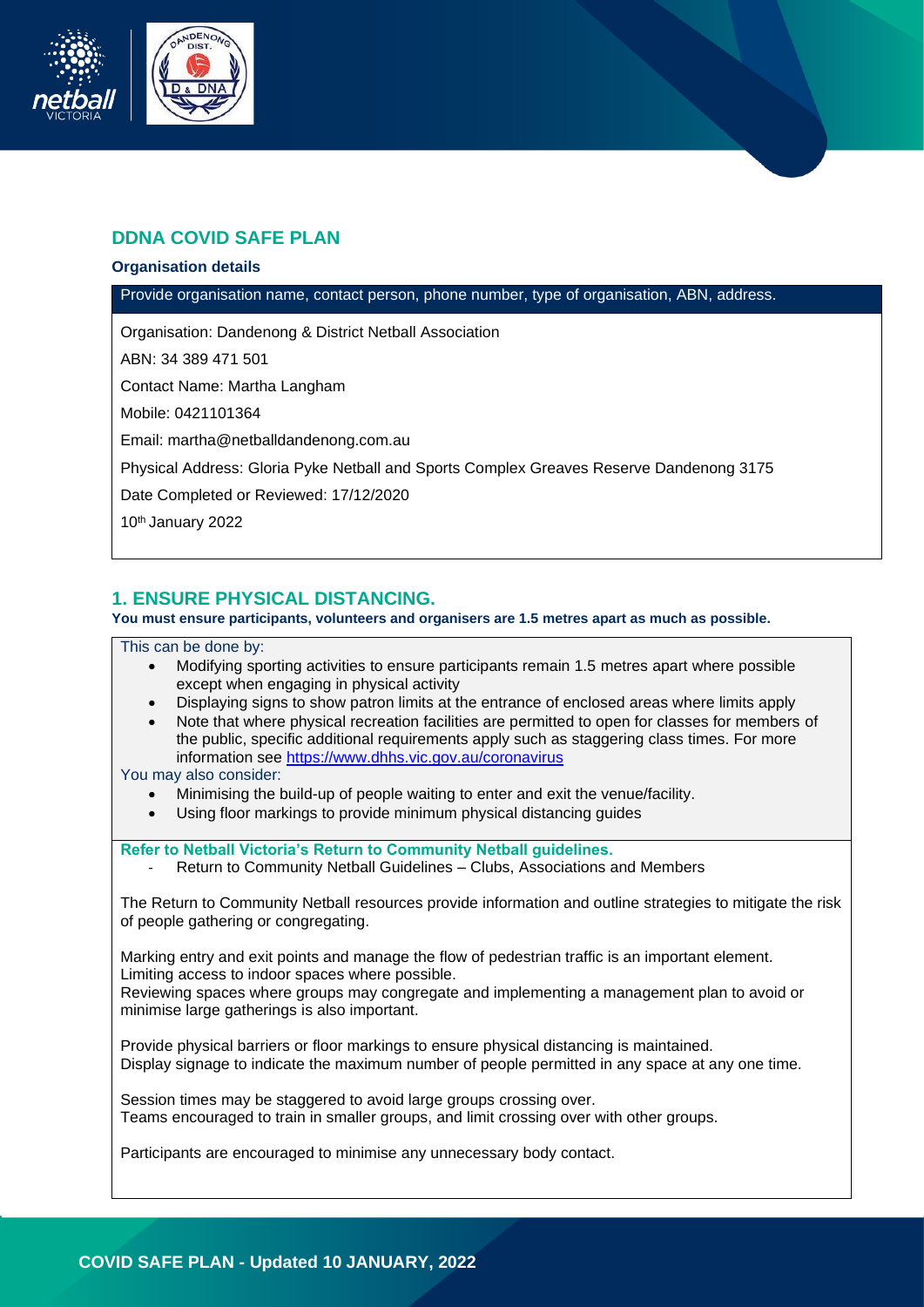

You must apply the density quotient (where applicable) to configure shared activity areas and publicly accessible spaces to ensure that:

• You are complying with any density quotient; any group size limits and other restrictions applicable to the type of facility being used. Requirements can be found in the Industry Restart guidelines.

You should provide training to organisers and volunteers on physical distancing expectations while working and socialising. This should include:

• Avoiding car-pooling unless not reasonably practical for participants to travel another way.

#### **Refer to Netball Victoria's Return to Community Netball guidelines.**

- Return to Community Netball Clubs, Associations and Members
- Return to Community Netball Capacity Limit Sign

Identify entry and exit points, identify areas where people may gather or congregate. Clearly communicate entry and exit points throughout the venue and mark out areas where parents/guardians can drop off children.

Indoor spaces will be measured to determine the maximum number of people permitted, complying with the relevant and most up-to-date density quotient.

Clearly mark and display signage in all other areas around the venue notifying patrons of public gathering limits.

Limit access to any indoor spaces while maintaining necessary access to toilets.

Manage areas such as canteen serving lines to ensure patrons can maintain physical distancing. Limit access to indoor canteens and provide outdoor servery access.

### **2. WEAR A FACE MASK.**

You must ensure all participants, volunteers and organisers entering the venue wear a face mask as per public health advice. Updated public health advice on masks is available at: <https://www.dhhs.vic.gov.au/face-masks-vic-covid-19>

**Refer to Netball Victoria's Return to Community Netball guidelines.**

- Return to Community Netball Guidelines Clubs, Associations and Members
- Face Masks

All participants, patrons, staff and volunteers must follow the current public health advice and Government guidelines on wearing a face mask in Victoria.

Where possible, provide additional single use face masks for patrons. Provide information to anyone requiring additional information about correct use or fitting of face masks.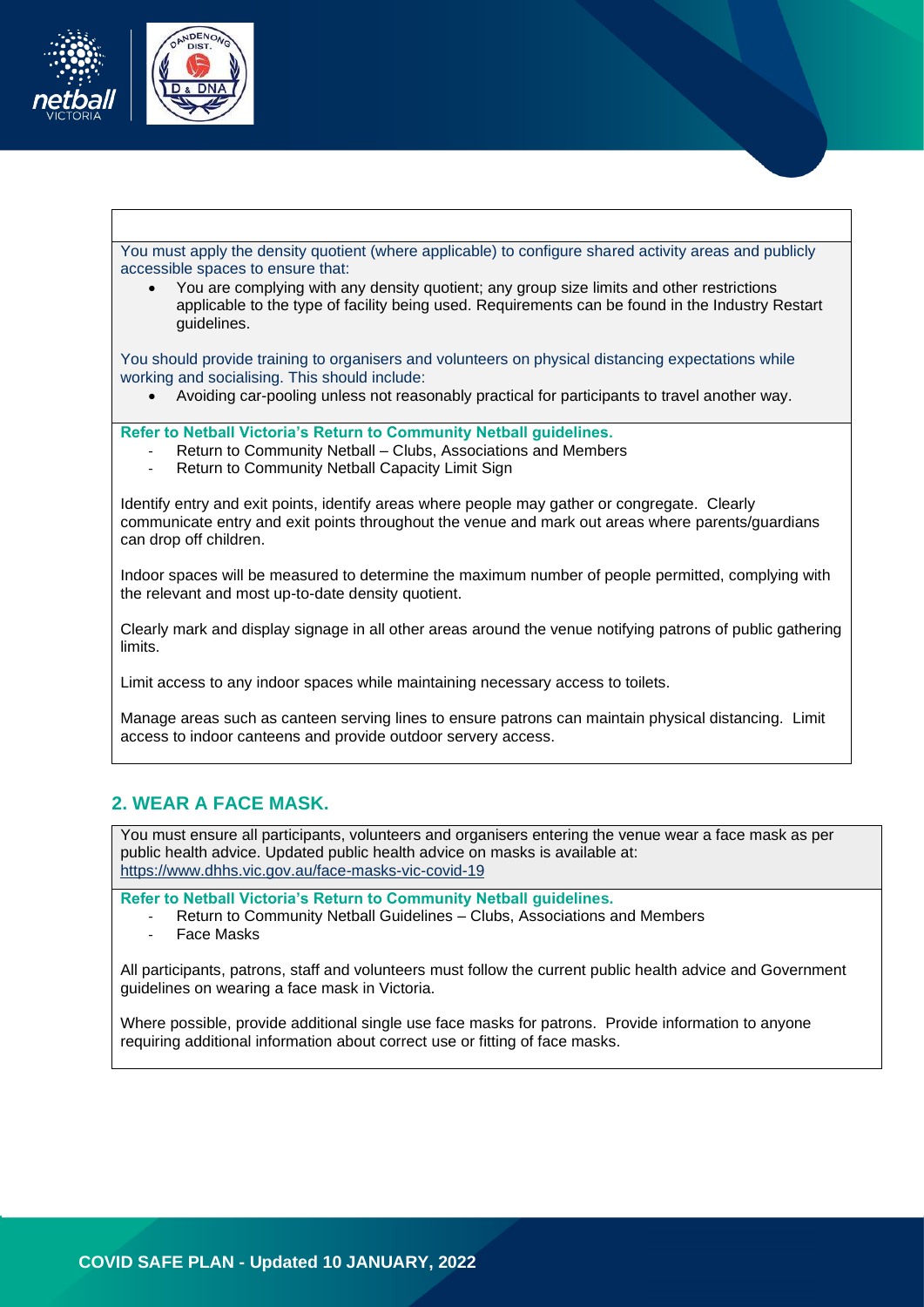

### **3. PRACTICE GOOD HYGIENE AND IMPLEMENT THOROUGH CLEANING PROTOCOLS.**

#### You should:

- Clean surfaces with appropriate cleaning products, including detergent and disinfectant
- Replace high-touch communal items with hygienic alternatives, for example single-use or contactless options where possible to do so
- Sharing of equipment should be kept to a minimum and all equipment must be cleaned and disinfected between use
- Clean between user groups or sessions

**Refer to Netball Victoria's Return to Community Netball guidelines.**

- Return to Community Netball Guidelines – Clubs, Associations and Members

### **Promote the below key messages.**

- Wash your hands
- Maintain 1.5m physical distancing
- If you have any COVID symptoms, do not attend

Clean and sanitise equipment between each use including but not limited to netballs, scoreboards, team benches, goal post padding. Wash bibs after each use.

Display up-to-date hygiene signage, mark entry and exit points throughout the venue and where appropriate use floor markings to promote physical distancing.

Provide hand sanitiser at entry and exit points, or courtside where possible.

Clean high touch, frequently used surfaces regularly, develop a cleaning roster, maintain a cleaning log.

Provide the necessary cleaning resources and equipment and personal safety equipment to people carrying out cleaning roles.

How will personal hygiene and cleaning of facilities and equipment be maintained to minimise transmission of coronavirus (COVID-19)? Have you increased regular cleaning schedules for common use areas?

**Refer to Netball Victoria's Return to Community Netball guidelines.**

- Return to Community Netball Guidelines – Clubs, Associations and Members

Clean and sanitise equipment regularly. Minimise the use of shared equipment and clean or sanitise equipment between each use.

Contact the Local Council or venue manager to determine which facilities and amenities are open or accessible and to discuss the best course of action to manage cleaning and sanitising procedures.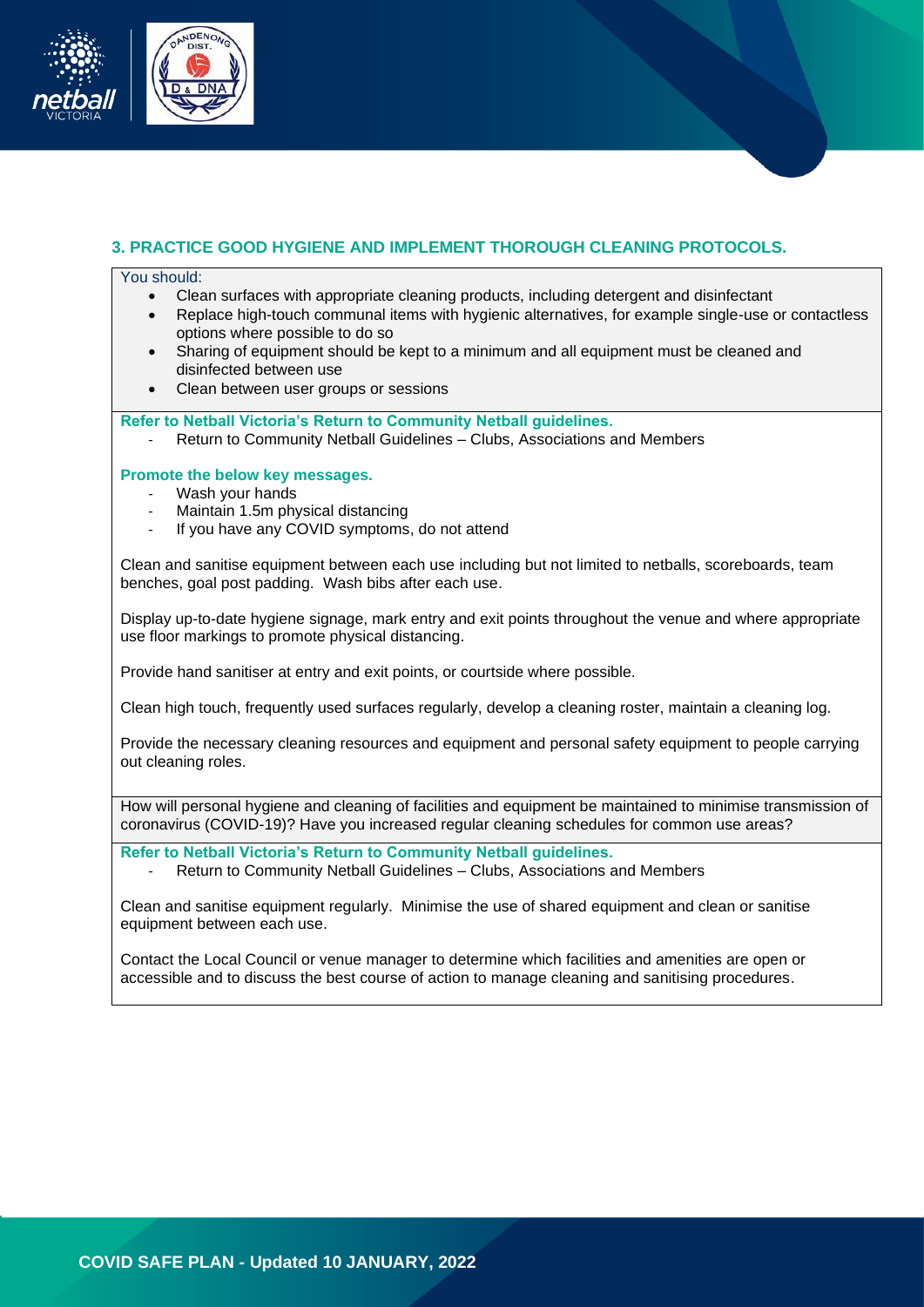

# **4. KEEP RECORDS AND ACT QUICKLY IF PARTICIPANTS, VOLUNTEERS OR ORGANISERS BECOME UNWELL**

**You must support participants, volunteers and organisers to get tested and stay home even if they only have mild symptoms.**

You must develop a plan to manage any outbreaks. This includes:

- Having a plan to respond to a participant, volunteer or organiser being notified by health authorities that they are a positive case and attended the facility whilst infectious. People who show symptoms or have been in close contact should NOT attend the venue/facility or activity until they receive their test results or have completed their quarantine period and are cleared by DHHS.
- Having a plan to identify and notify close contacts in the event of a positive case attending the venue/facility during their infectious period. You are also required to notify DHHS of the positive case.
- Having a plan in place to clean the venue/facility (or part) in the event of a positive case.
- Having a plan to contact DHHS and notify the actions taken, provide a copy of the risk assessment conducted and contact details of any close contacts.
- Having a plan to immediately notify WorkSafe Victoria on 13 23 60 if you have identified a person with coronavirus (COVID-19) at your venue/facility.
- Having a plan if you have been instructed to close by DHHS.
- Having a plan to re-open your venue/facility once agreed by DHHS and notify participants, volunteers, and organisers they can return to the venue/facility .
- More information can be found at<https://www.dhhs.vic.gov.au/workplace-obligationscovid-19>

Refer to Netball Victoria's Return to Community Netball guidelines.

- Dealing with a Positive or Suspected COVID Case
- **QR Codes**

Use the Dealing with a Positive or Suspected COVID Case resource to determine the most effective response a positive case attends the venue.

Read, understand and follow the Checklist for COVID Cases and Checklist for COVID Contacts <https://www.coronavirus.vic.gov.au/checklist>

Provide information about exposure risks to individuals attending the venue. Any individual that has been identified as a COVID contact, or is experiencing COVID symptoms will be directed to not attend.

Checking in is an integral responsibility and must be completed by everyone entering the venue. A COVID Check-In Marshall will be stationed at each entry point to ensure everyone entering the venue is checking in.

Use the Service Victoria QR codes and display at the entrance to every venue. To reduce congestion at entry points, we will provide QR codes at multiple entry points.